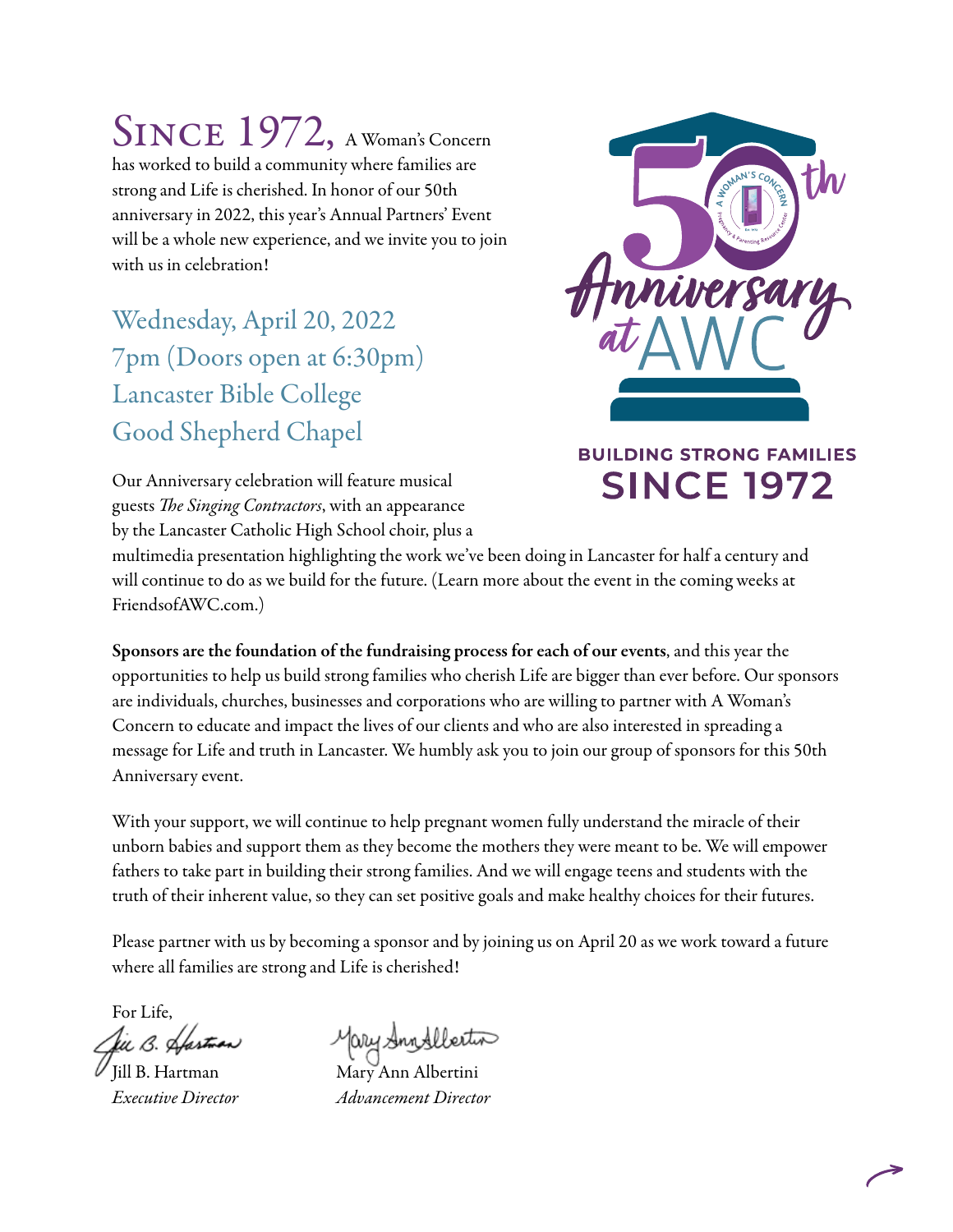

# SPONSORSHIP OPPORTUNITIES

Sponsor the 50th Anniversary Celebration and help AWC build a community where families are strong and Life is cherished for the *next* 50 years!



Recognition in event program and on-screen sponsor listing



### **Doorway to Knowledge** \$1,000

Everything from Level 1, PLUS website & social media recognition



### **Pillars of Hope** \$3,000

Everything from Level 2, PLUS *preferred* seating at the event



### **Everything from Level 3, PLUS:**

- $\triangleright$  Listing with logo and link on every page of our website as a Mission Sponsor for 2022
	- ▶ Logo on all printed and virtual material
	- ▶ Half-page logo/ad in event program
		- ▶ *Premier* seating at the event



### **Everything from Level 4, PLUS:**

- ▶ Listing as Mission Sponsor for **ALL** events in 2022 ▶ Full page logo/ad in event program
- ▶ Verbal recognition during event opening comments
	- ▶ First choice of *Premier* seating at the event

## **Keystone to Success (EXCLUSIVE)**

\$50,000 **Everything from Level 5, PLUS:**

- ▶ **Prominent** listing as Mission Sponsor for **ALL** events in 2022 ▶ Your name/logo on the front of the event program
- ▶ Full page ad placement inside front cover of the event program
- ▶ *Exclusive* seating at the event for your group of up to 50 people